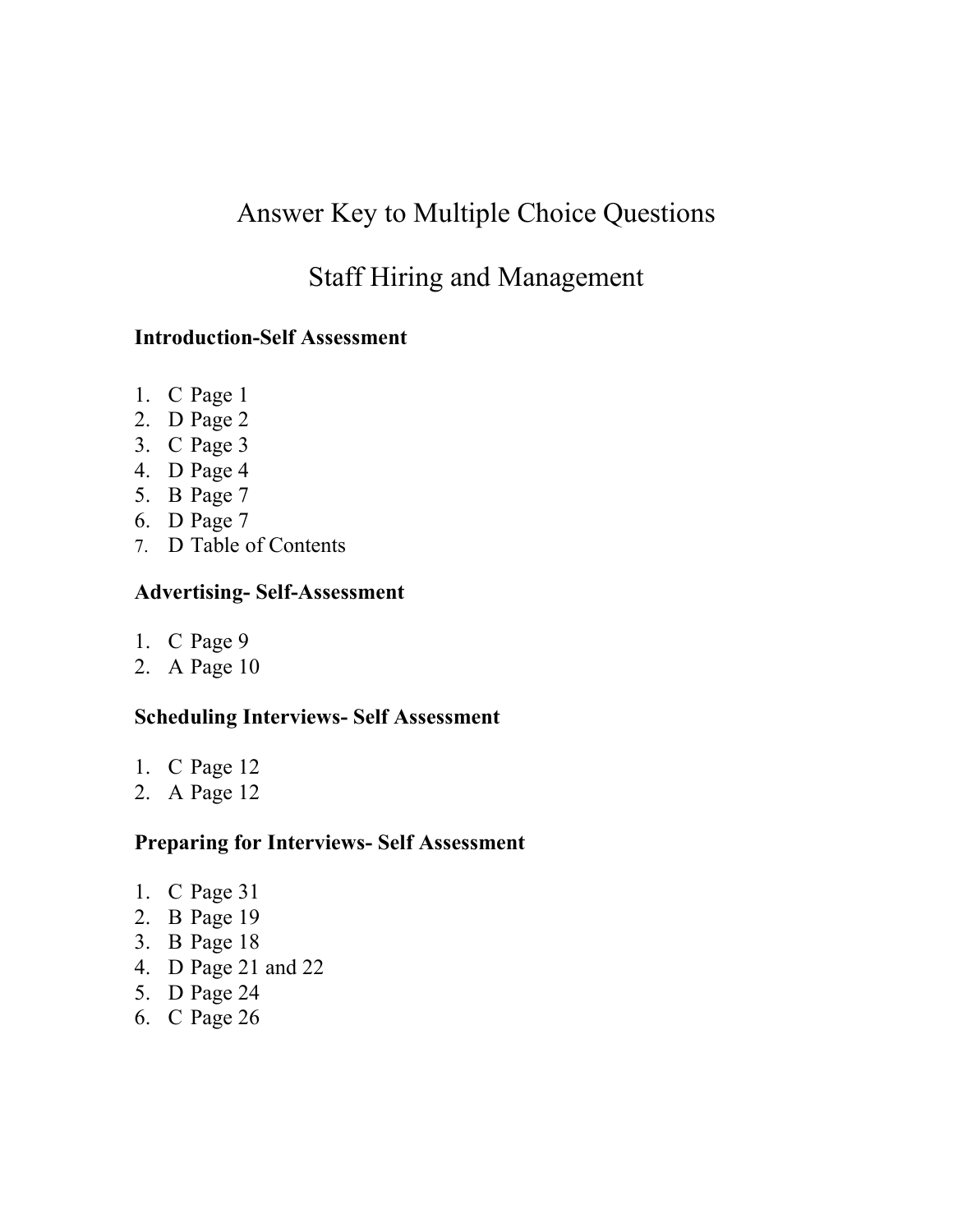### **Applications- Self Assessment**

- 1. B Page 28
- 2. D Page 28

#### **Conducting Interviews- Self Assessment**

- 1. B Page 31
- 2. C Page 32

# **Applicant Information- Self Assessment**

1. D Page 33

#### **Selecting a Person to Hire**

1. D Page 34

### **Offering Job- Self Assessment**

- 1. C Page 36
- 2. D Page 36
- 3. A Page 36

### **Completing "New Hire" Paperwork- Self Assessment**

- 1. A Page 37
- 2. D Page 37
- 3. A Page 37
- 4. D Page 37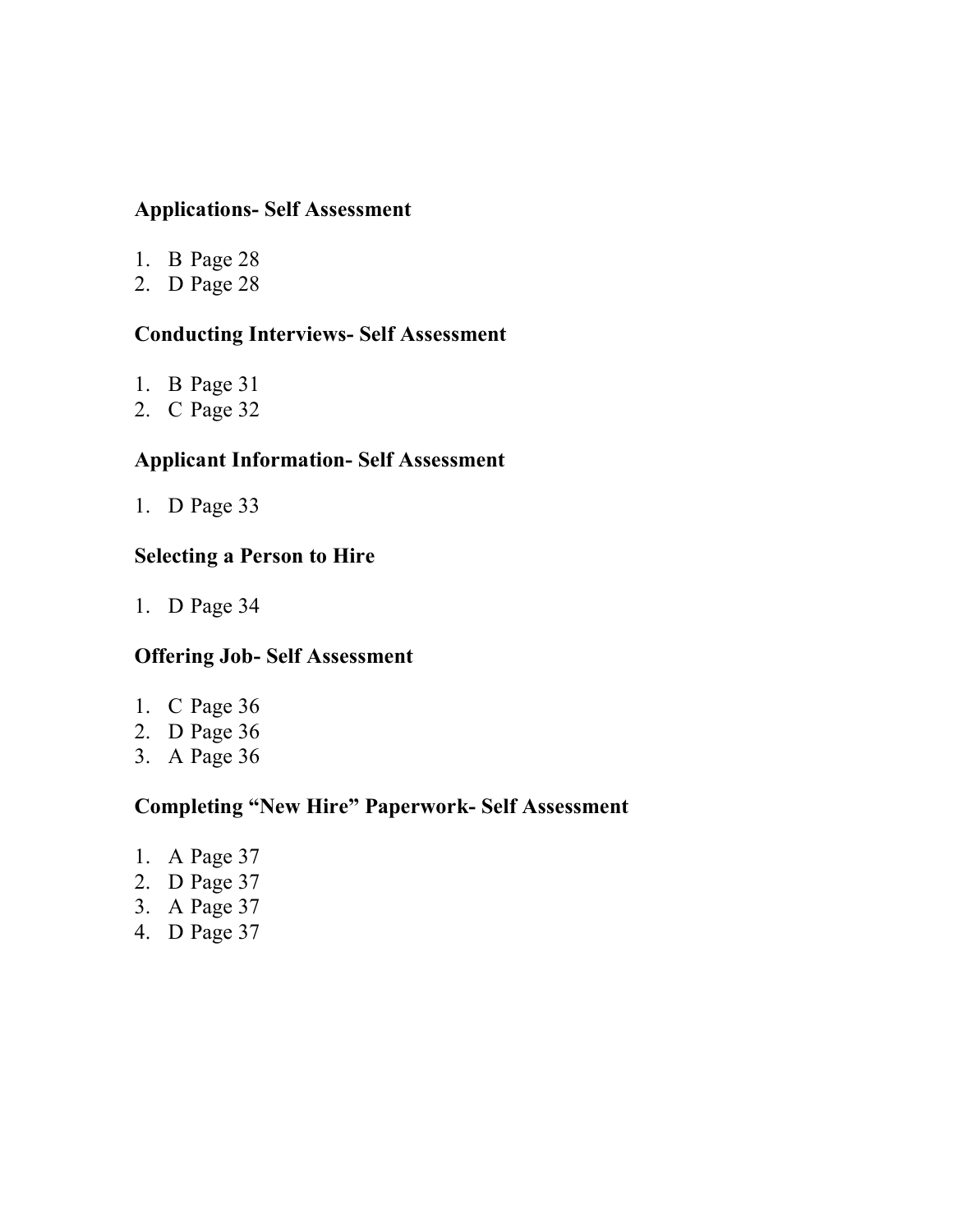# **Staff Management- Self Assessment**

- 1. C Page 38
- 2. C Page 38
- 3. D Page 39
- 4. C Page 39
- 5. A Page 39
- 6. D Page 40
- 7. A Page 40
- 8. D Page 40
- 9. B Page 41
- 10. B Page 41
- 11. C Page 41

# **Staff Notification- Self Assessment**

- 1. C Page 42
- 2. D Page 42
- 3. A Page 43

# **Unemployment Issues- Self Assessment**

1. D Page 45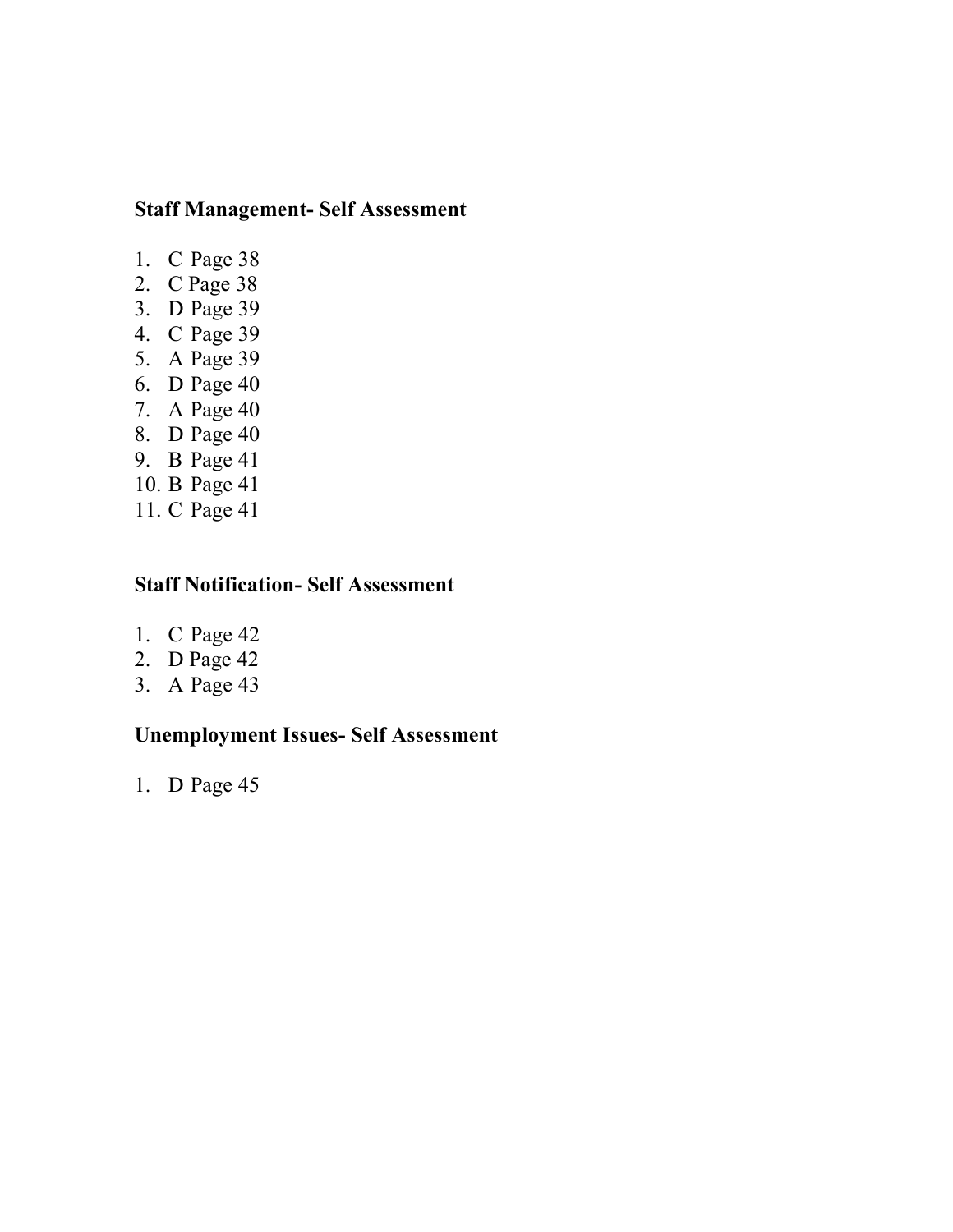# Staff Training

# **Staff Training- Self Assessment**

- 1. C Page 46
- 2. C Page 46

# **Staff Training Videotape- Self Assessment**

- 1. B Page 48
- 2. D Page 48

# **Introduction- Self Assessment**

- 1. B Page 49
- 2. A Page 50

# **Policies & Procedures- Self Assessment**

- 1. D Page 52
- 2. A Page 52
- 3. A Page 52

# **Daily Routine- Self Assessment**

1. B Page 57

### **Staff Duties- Self Assessment**

- 1. C Page 63
- 2. B Page 63
- 3. D Page 63